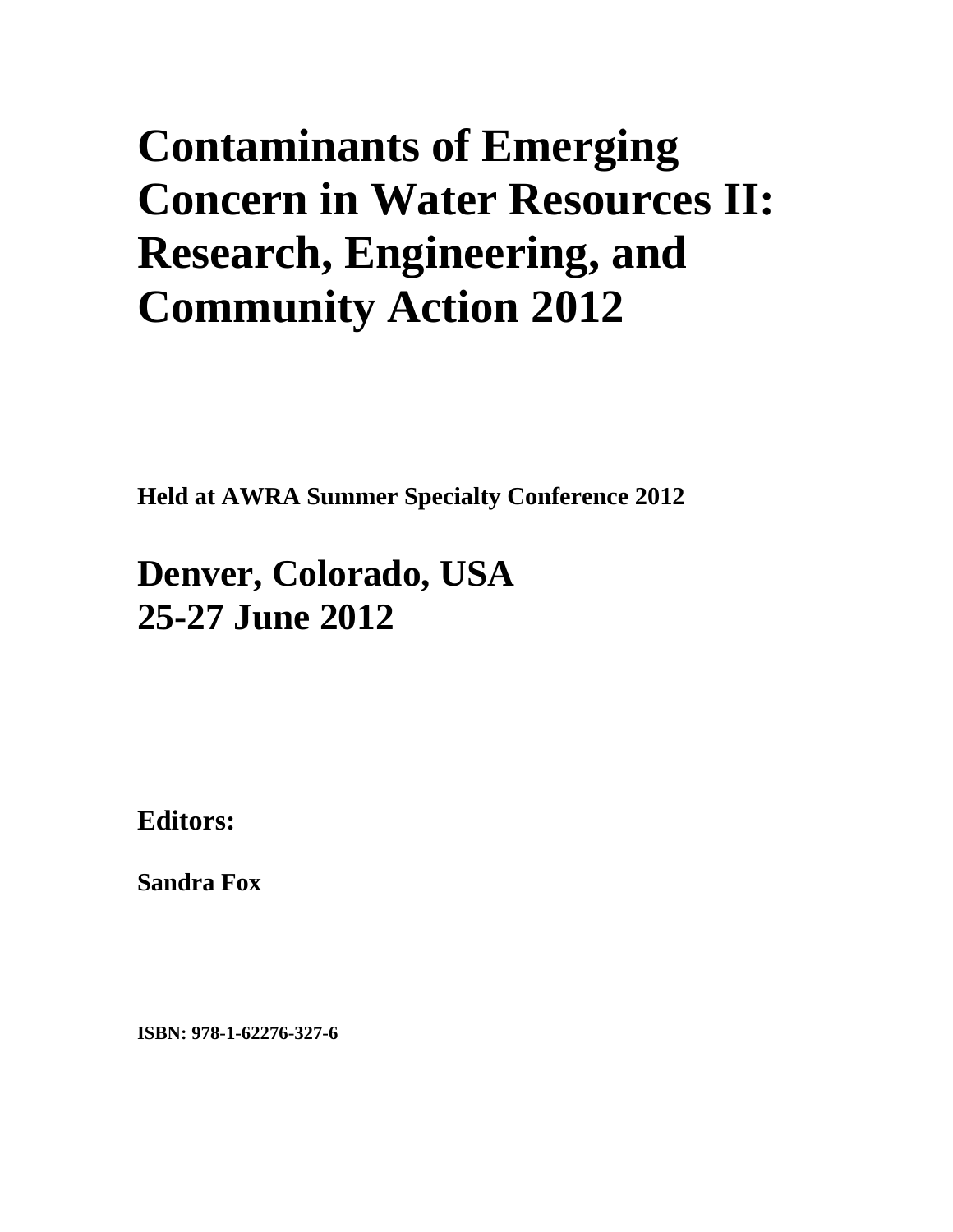**Printed from e-media with permission by:** 

Curran Associates, Inc. 57 Morehouse Lane Red Hook, NY 12571



**Some format issues inherent in the e-media version may also appear in this print version.** 

Copyright© (2012) by the American Water Resources Association All rights reserved.

Printed by Curran Associates, Inc. (2012)

For permission requests, please contact the American Water Resources Association at the address below.

American Water Resources Association PO Box 1626 Middleburg, VA 20118

Phone: (540) 687-8390 Fax: (540) 687-8395

awrahq@aol.com

# **Additional copies of this publication are available from:**

Curran Associates, Inc. 57 Morehouse Lane Red Hook, NY 12571 USA Phone: 845-758-0400 Fax: 845-758-2634 Email: curran@proceedings.com Web: www.proceedings.com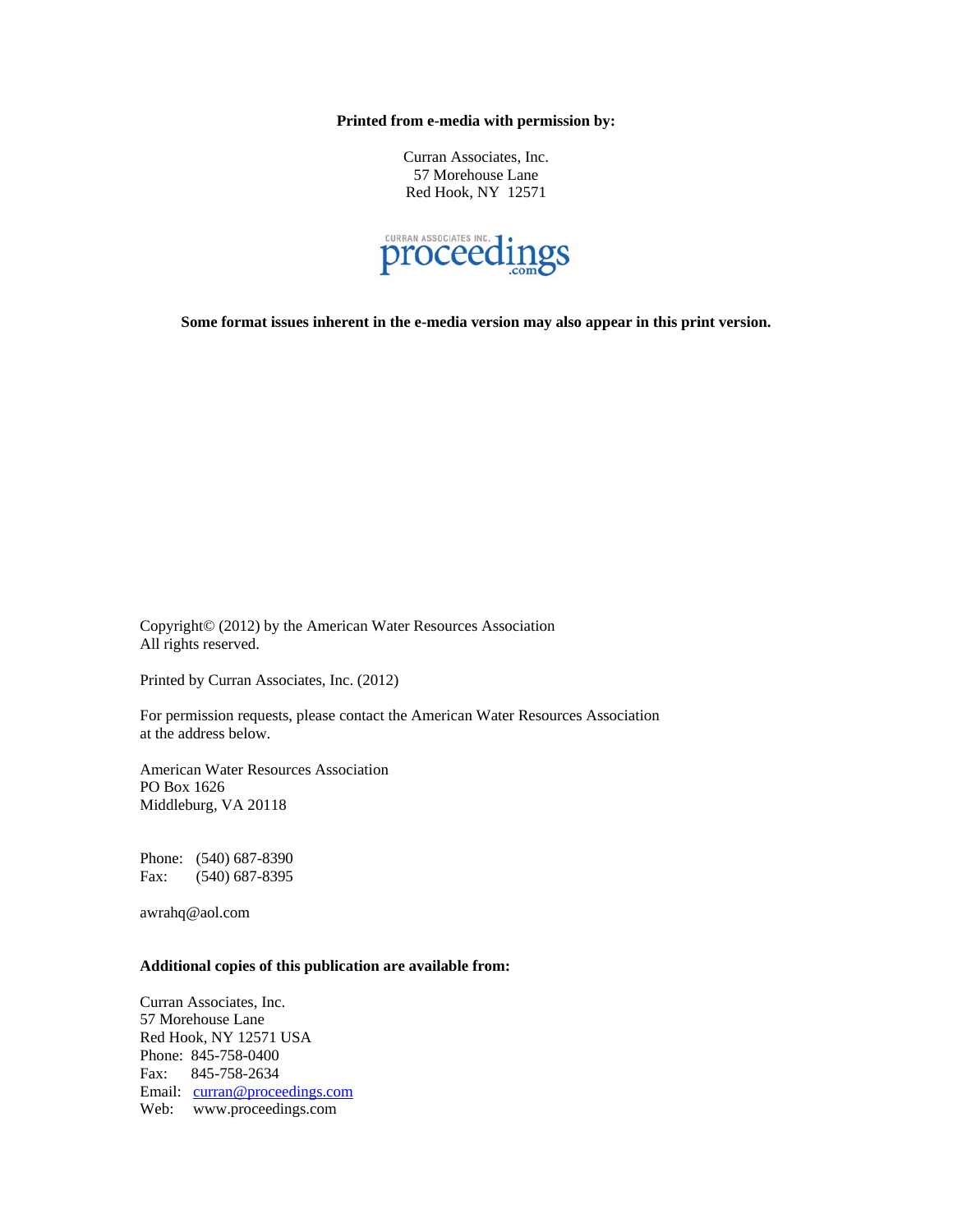# **TABLE OF CONTENTS**

# **SESSION 1: CHARACTERIZING OCCURRENCE AND SOURCES OF CECS I**

| <b>Combined Sewer Overflows: An Environmental Source of Hormones and Wastewater</b>                                                                                                           |  |
|-----------------------------------------------------------------------------------------------------------------------------------------------------------------------------------------------|--|
|                                                                                                                                                                                               |  |
| P. Phillips, A. Chalmers, J. Gray, D. Kolpin, W. Foreman, G. Wall                                                                                                                             |  |
| The Occurrence and Fate of Chemicals of Emerging Concern (CECs) in Effluent Dominated River                                                                                                   |  |
|                                                                                                                                                                                               |  |
| A. Sengupta, M. Lyons, D. Smith, A. Heil, D. Heil, J. Drewes, S. Snyder, K. Maruya                                                                                                            |  |
| T. Yager, D. W. Kolpin, E. T. Furlong, M. R. Burkhardt, S. D. Zaugg, C. A. Kinney                                                                                                             |  |
| U.S. Geological Survey/U.S. Environmental Protection Agency Study of Contaminants of Emerging<br>Concern in Untreated and Treated Drinking Water: Pharmaceuticals and Anthropogenic Indicator |  |
|                                                                                                                                                                                               |  |
| E. T. Furlong, M. Noriega, S. Glassmeyer, D. W. Kolpin                                                                                                                                        |  |

**SESSION 2: CEC FATE AND TRANSPORT I**

| J. Writer, R. C. Antweiler, S. F. Murphy, I. Ferrer, M. Thurman, J. N. Ryan                                        |  |
|--------------------------------------------------------------------------------------------------------------------|--|
|                                                                                                                    |  |
| S. Biswas, S. J. Van Donk, W. L. Kranz, D. D. Snow, S. L. Bartelt-Hunt, T. L. Mader, C. A. Shapiro, D. P. Shelton, |  |
| D. D. Tarkalson, T. C. Zhang, S. Ensley                                                                            |  |
| Occurrence, Sources, Impacts, and Potential for Biodegradation of Endocrine Disrupting Chemicals                   |  |
|                                                                                                                    |  |
| P. Bradley, W. Battaglin, P. Buszka, D. Kolpin, M. Focazio, P. Phillips                                            |  |
|                                                                                                                    |  |
| V. Yargeau, S. Larcher, S. Evangelista, M. Majewsky                                                                |  |

# **SESSION 3: ECOSYSTEM EFFECTS OF CECS I**

| Contaminants of Emerging Concern in Fish from Remote, High Elevation Sites across Western U.S.    |  |
|---------------------------------------------------------------------------------------------------|--|
|                                                                                                   |  |
| C. Flanagan, S. Simonich                                                                          |  |
|                                                                                                   |  |
| D. C. Rearick, H. L. Schoenfuss                                                                   |  |
| Mud Pies: Is Direct Ingestion of Sediment-Bound EDC's a Significant Route of Exposure in Fish? 11 |  |
| L. Knight, A. Jessick, A. S. Kolok                                                                |  |
|                                                                                                   |  |
| C. Laetz, D. Baldwin, J. Stark, N. Scholz                                                         |  |

# **SESSION 4: ENGINEERING NATURAL TREATMENT SOLUTIONS TO CEC ISSUES**

| J. Watson, C. Walker, C. Williams, D. Andrews, E. Woodward                                       |  |
|--------------------------------------------------------------------------------------------------|--|
| Understanding the Role of Biodegradable Carbon and Pre-adaptation in the Attenuation of          |  |
| <b>Chemicals of Emerging Concern (CECs) during Managed Aquifer Recharge by Coupling Advanced</b> |  |
|                                                                                                  |  |
| D. Li, M. Alidina, M. Ouf, C. Hoppe-Jones, J. Sharp, T. Missimer, J. E. Drewes                   |  |
| In-Situ Chemical Oxidation Technology Overview for Treating 1.4-Dioxane in Groundwater and       |  |
|                                                                                                  |  |
| A. Clark, D. Livermore, R. Wexler                                                                |  |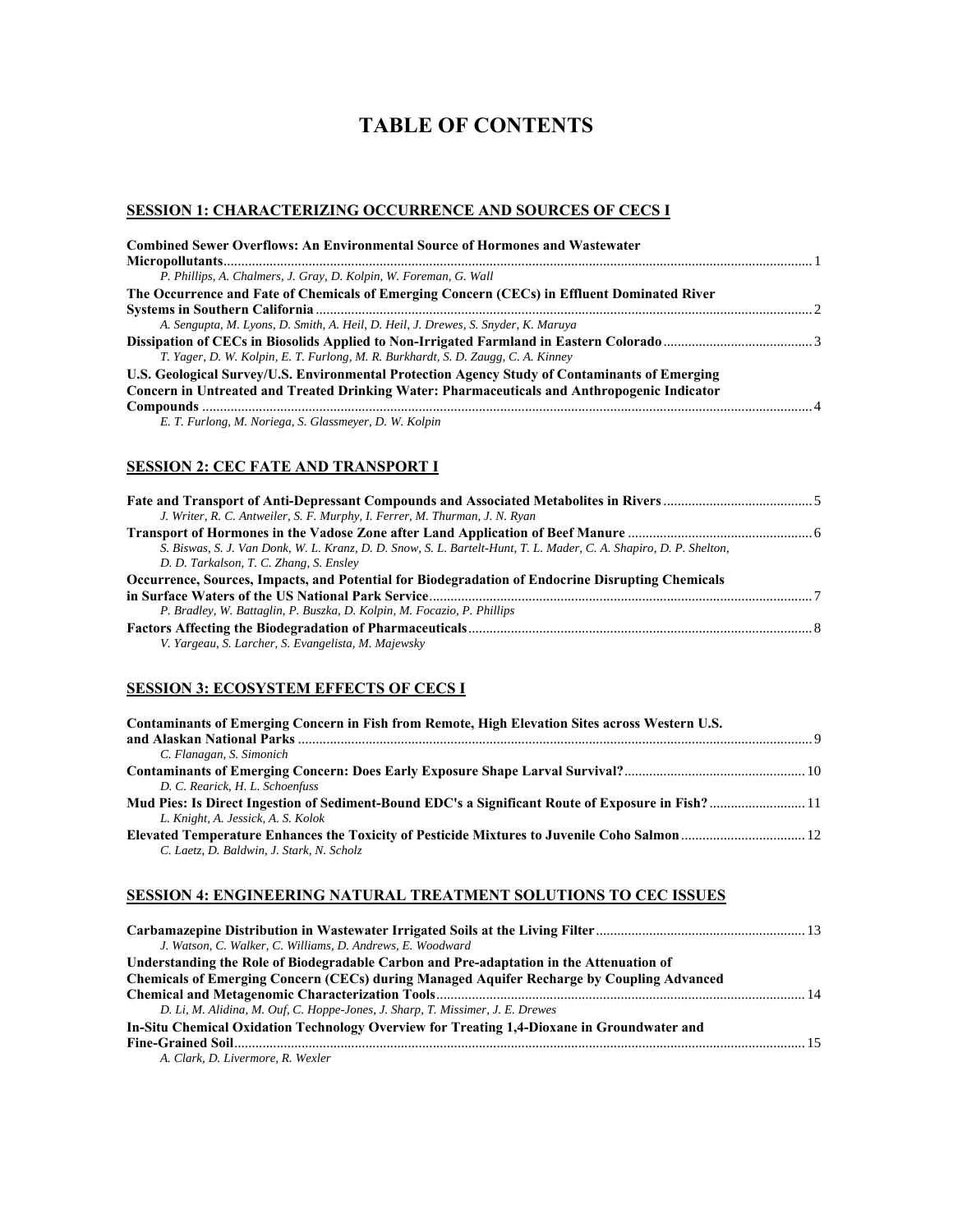# **SESSION 5: CEC FATE AND TRANSPORT II**

| C. Bertelkamp, J. Reungoat, S. Botton, E. Cornelissen, E. Ghadiri, N. Singhal, J. P. Van Der Hoek, A. R. D. |      |
|-------------------------------------------------------------------------------------------------------------|------|
| Verliefde                                                                                                   |      |
|                                                                                                             |      |
| J. Regnery, M. Alidina, C. Hoppe-Jones, J. E. Drewes                                                        |      |
|                                                                                                             |      |
| M. Negahban-Azar, S. Sharvelle                                                                              |      |
| Nationwide Occurrence in Biosolids of Alkylphenol Ethoxylate Compounds and their Fate in Soil               |      |
|                                                                                                             | - 19 |
| A. Venkatesan, R. U. Halden                                                                                 |      |

# **SESSION 6: OCCURRENCE, FATE, AND EFFECTS OF PESTICIDES OF EMERGING CONCERN I**

| <b>Occurence of Pesticides and Contaminants of Emerging Concern in Front Range Colorado</b>               |    |
|-----------------------------------------------------------------------------------------------------------|----|
|                                                                                                           | 20 |
| K. Keteles, K. Hermann, K. Dahlin, M. Murphy, V. Marti, M. Burkhardt, M. Petrequin                        |    |
| Emerging and Legacy Contaminants in POCIS, SPMDs, Bed Sediments, and the Largescale Sucker                |    |
|                                                                                                           |    |
| E. Nilsen, D. Alvarez, T. Counihan, W. Cranor, J. Hardiman, J. Jenkins, M. Mesa, J. Morace, R. Patiño, S. |    |
| Perkins, L. Torres, I. Waite, S. D. Zaugg                                                                 |    |
| Anthropogenic Organic Compounds in Source Water of Community Water Systems Supplied by                    |    |
|                                                                                                           | າາ |
| G. Delzer, J. F. Valder, D. A. Bender, C. V. Price                                                        |    |
|                                                                                                           |    |
| A. Kolok, M. K. Sellin-Jeffries                                                                           |    |

## **SESSION 7: CHARACTERIZING OCCURRENCE AND SOURCES OF CECS I**

| <b>Trends in Organic Wastewater Compound Concentrations at Five New York Wastewater Treatment</b>   |  |
|-----------------------------------------------------------------------------------------------------|--|
|                                                                                                     |  |
| T. Stevens, P. Phillips, D. Kolpin                                                                  |  |
| <b>Emerging Contaminants from an Emerging Economic Giant: Occurrence of Human Pharmaceuticals</b>   |  |
|                                                                                                     |  |
| K. Thomas, F. M. Araujo Da Silva, K. Langford, A. D. Leao De Souza, L. Nizzeto, A. Viviana Wachman  |  |
| Screening of Pharmaceuticals and Their Transformation Products in Dutch Regional Surface Waters  26 |  |
| T. Ter Laak, P. J. F. Kooij, P. Van Diepenbeek, H. Tolkamp, A. Derksen, J. Hofman                   |  |
|                                                                                                     |  |

# **SESSION 8: ECOSYSTEM EFFECTS OF CECS II**

| Endocrine Active Chemicals in Wastewater, Surface Water, and Bottom Sediment in Minnesota –       |  |
|---------------------------------------------------------------------------------------------------|--|
|                                                                                                   |  |
| K. Lee, L. B. Barber, M. Ferrey, D. Martinovic-Weigelt, H. L. Schoenfuss, J. H. Writer            |  |
| <b>Bioaccumulation of Pharmaceuticals and Other Contaminants of Emerging Concern in Different</b> |  |
|                                                                                                   |  |
| B. Du, J. P. Berninger, K. A. Connors, T. M. Conry, C. K. Chambliss, B. W. Brooks                 |  |
|                                                                                                   |  |

## *M. Anderson*

# **SESSION 9: CEC FATE AND TRANSPORT III**

| E. Woodward, D. Andrews, J. Watson                                                               |  |
|--------------------------------------------------------------------------------------------------|--|
| Preliminary Assessment of the Effects of Treated Wastewater Effluent on Water-Quality, Sediment- |  |
|                                                                                                  |  |
| C. Journey, D. D. Nagle, P. M. Bradley                                                           |  |
|                                                                                                  |  |
| R. Vaicunas, S. Inamdar, S. Dutta, D. Aga, L. Zimmerman                                          |  |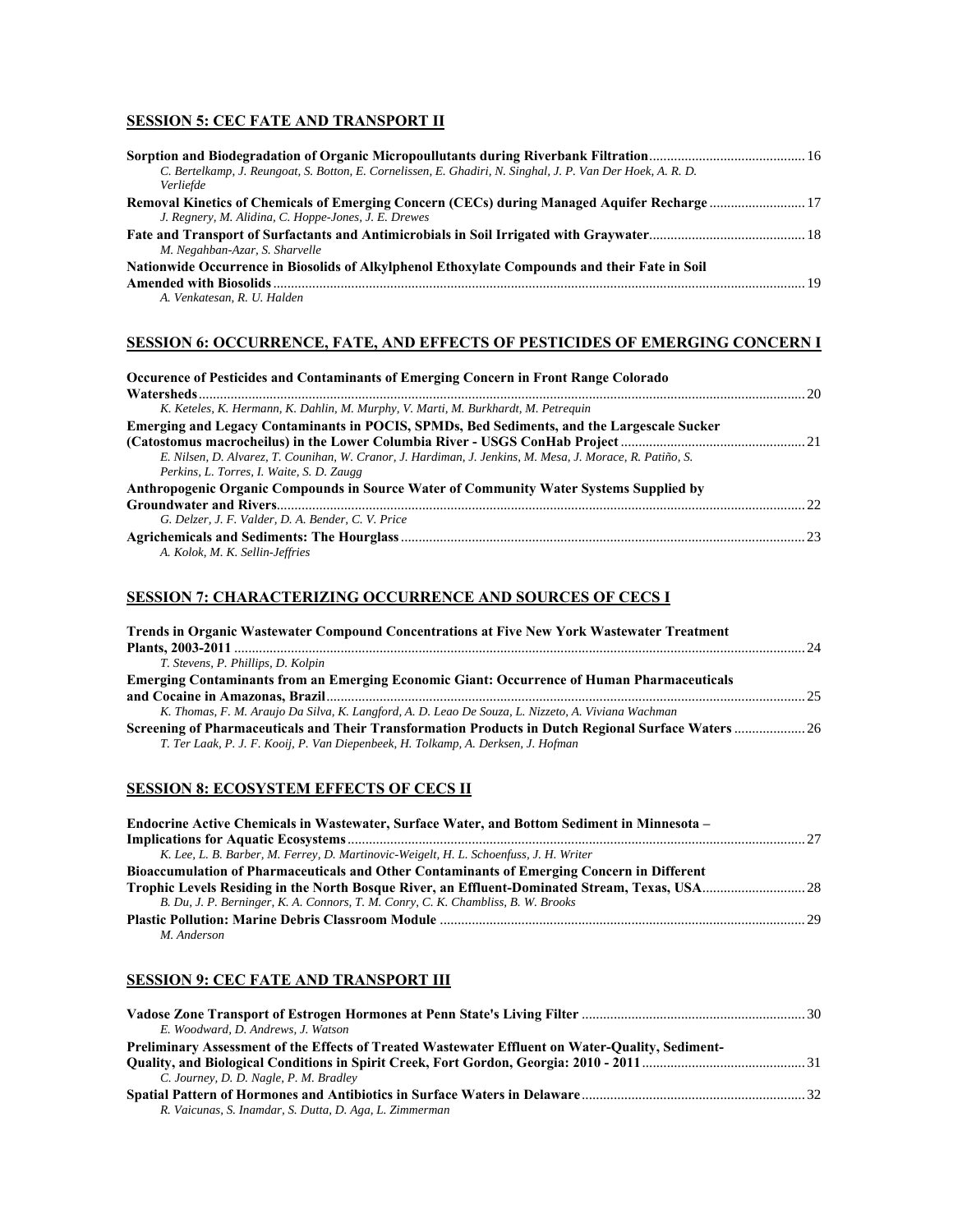# **SESSION 10: STRATEGIES FOR SOLVING CEC PROBLEMS UPSTREAM**

| Building the Bridge from Your CEC Research Results to Public Understanding and CEC Pollution     |  |
|--------------------------------------------------------------------------------------------------|--|
| C. Lyons, P. DePriest, A. Konowal, A. Laughlin, D. Moll, S. Oliver, J. Ward                      |  |
| Source Water Protection for Drinking Water Production: A Risk-Based Approach Is Not the Answer34 |  |
| P. Stoks                                                                                         |  |
| S. Hoch                                                                                          |  |
| An Overview of Water Research Foundation Projects on Contaminants of Emerging Concern in         |  |
|                                                                                                  |  |
| A. Fulmer                                                                                        |  |

### **SESSION 11: CHARACTERIZING OCCURRENCE AND SOURCES OF CECS III**

| <b>Characterizing Landfill Leachate in the Conterminous United States: Contaminants of Emerging</b>                                                                                                                         |  |
|-----------------------------------------------------------------------------------------------------------------------------------------------------------------------------------------------------------------------------|--|
|                                                                                                                                                                                                                             |  |
| J. Masoner, D. Kolpin, I. Cozzarelli, E. Furlong, J. Gray, S. Zaugg, B. Foreman                                                                                                                                             |  |
| A National Assessment of Biogenic and Synthetic Hormones in Streams Impacted by Livestock                                                                                                                                   |  |
|                                                                                                                                                                                                                             |  |
| D. W. Kolpin, J. Schenzel, M. T. Meyer, F. E. Wettstein, L. E. Hubbard, T. D. Bucheli, Sheridan K. Haack, David<br>A. Alvarez, Joseph W. Duris, Michael J. Focazio, William T. Foreman, James L. Gray, Heiko L. Schoenfuss, |  |
| Edward P. Kolodziei                                                                                                                                                                                                         |  |
| Selecting and Ranking Contaminants of Emerging Concern for the Production of Drinking Water                                                                                                                                 |  |
|                                                                                                                                                                                                                             |  |
| A. Bannink, A. Fischer, C. J. Houtman                                                                                                                                                                                       |  |
| Artificial Sweeteners: Recently Recognized Emerging Contaminants Acting as Wastewater Tracers                                                                                                                               |  |
|                                                                                                                                                                                                                             |  |
| F. T. Lange, M. Scheurer, O. Happel, F. R. Storck, H. Brauch                                                                                                                                                                |  |

# **SESSION 12: CONVENTIONAL WASTEWATER TREATMENT SOLUTIONS TO CEC**

| T. Rauch-Williams, A. Salveson, D. Gerrity, B. Vanderford, S. Snyder, E. Dickens, J. Drewes, D. Drury, D. |    |
|-----------------------------------------------------------------------------------------------------------|----|
| McAvov                                                                                                    |    |
|                                                                                                           |    |
| M. (David) Kim, P. Guerra, K. Barclay, S. A. Smyth, M. Alaee                                              |    |
|                                                                                                           |    |
| A. Madsen, O. Conroy-Ben                                                                                  |    |
| <b>Emerging Contaminants of Concern: Can Conventional Municipal Wastewater Treatment Play a</b>           |    |
|                                                                                                           | 45 |
| A. Umble                                                                                                  |    |

# **SESSION 13: OCCURRENCE, FATE, AND EFFECTS OF PESTICIDES OF EMERGING CONCERN II**

| Pesticides and Other Endocrine Disrupters in Water, Sediment, and Amphibian Tissue in Remote     |  |
|--------------------------------------------------------------------------------------------------|--|
|                                                                                                  |  |
| W. Battaglin, K. Smalling, M. T. Meyer, P. Bradley                                               |  |
|                                                                                                  |  |
| K. Smalling, K. M. Kuivila                                                                       |  |
| Field Studies of the Effects of Fungicides on Non-Target Gut Fungi and Pesticide Accumulation in |  |
|                                                                                                  |  |
| E. Wilson, K. L. Smalling, T. J. Reilly, L. Steele, P. Kandel, A. B. Chamberlin, M. M. White     |  |
|                                                                                                  |  |
| T. Reilly, K. L. Smalling, J. M. Rauman, J. J. Smith                                             |  |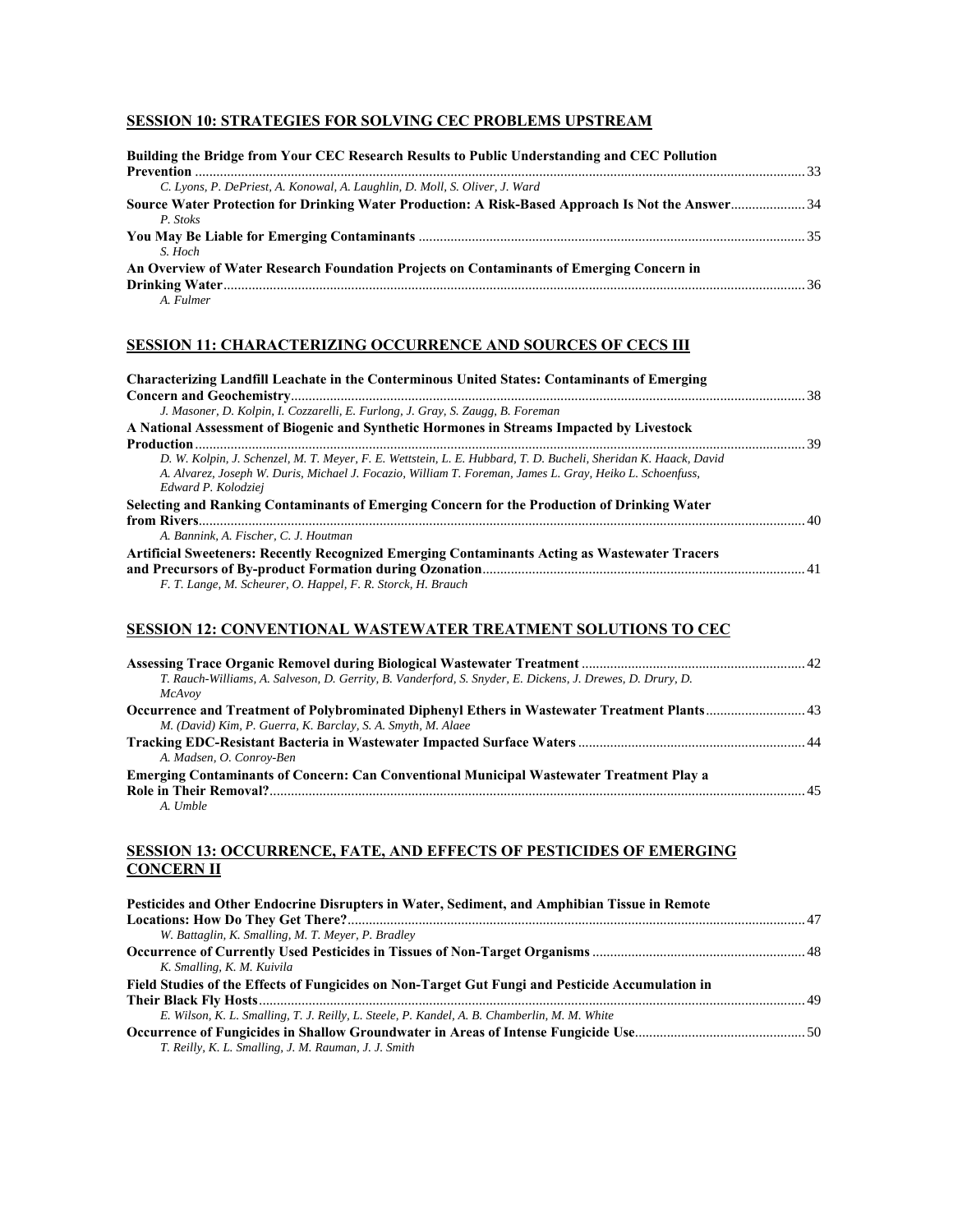# **SESSION 14: ADVANCED WATER TREATMENT TECHNOLOGIES**

| Simultaneous Removal of Multiple Pharmaceuticals from Water Using Sewage Sludge Derived                            |  |
|--------------------------------------------------------------------------------------------------------------------|--|
|                                                                                                                    |  |
| P. Zhang, R. Ding, M. Seredych, T. J. Bandosz                                                                      |  |
|                                                                                                                    |  |
| C. S. McArdell, L. Kovalova, J. Eugster, M. Hagenbuch, A. Wittmer, H. Siegrist                                     |  |
| Degradation of Antibacterial Activity of Antibiotics during UV/H <sub>2</sub> O <sub>2</sub> Advanced Oxidation of |  |
|                                                                                                                    |  |
| O. Keen. K. Linden                                                                                                 |  |
|                                                                                                                    |  |
| K. Miller. J. McGrew                                                                                               |  |

# **SESSION 15: ECOSYSTEM EFFECTS OF CECS III**

| Effects of Wastewater Effluents in the Grand River, Ontario, on the Reproductive Function of Fish 55        |      |
|-------------------------------------------------------------------------------------------------------------|------|
| M. Servos, K. Oakes, L. Bragg, L. Bowron, J. Ings, R. Tanna, M. Fuzzen, B. Smith, C. Brown, C. Robinson, S. |      |
| Wang, P. Bahamonde, C. Martinuk, K. Munkittrick, G. Tetreault, M. McMaster                                  |      |
|                                                                                                             |      |
| R. Kiesling, S. M. Elliott, D. Rearick, H. L. Schoenfuss, K. Fredericks, M. P. Gaikowski                    |      |
| Targeting Emerging Contaminants in Australia: Impact Assessment of EDCs using the Murray                    |      |
|                                                                                                             | - 57 |
|                                                                                                             |      |

*A. Kumar, M. Williams, A. Gregg, H. Doan, R. Kookana, P. Bain, A. Vajda, L. Barber* 

# **SESSION 16: ACCESS TO CEC DATA FOR SCIENTISTS AND POLICY MAKERS**

| NORMAN - Network of Reference Laboratories, Research Centres and Related Organisations for            |  |
|-------------------------------------------------------------------------------------------------------|--|
|                                                                                                       |  |
| J. Slobodnik, V. Dulio                                                                                |  |
| Friend or Foe: What Utilities and Their Customers Need to Know About Nanotechnology and Water         |  |
|                                                                                                       |  |
| K. Clark                                                                                              |  |
| <b>Opportunities and Challenges Integrating Comparative Pharmacology Approaches During Ecological</b> |  |
|                                                                                                       |  |
| K. Connors, J. P. Berninger, B. W. Brooks                                                             |  |

# **PLENARY SESSION**

| Evaluating the Potential for Endocrine Disruption in Urbanized Aquatic Environments: A Multi-                                                                                                                                                                                                    |  |
|--------------------------------------------------------------------------------------------------------------------------------------------------------------------------------------------------------------------------------------------------------------------------------------------------|--|
|                                                                                                                                                                                                                                                                                                  |  |
| H. Schoenfuss, T. Minarik, D. Martinovic, M. Schultz                                                                                                                                                                                                                                             |  |
| <b>Impacts of Contaminants of Emerging Concern on Aquatic Organisms Downstream of Municipal</b>                                                                                                                                                                                                  |  |
|                                                                                                                                                                                                                                                                                                  |  |
| C. Metcalfe, M. Servos, G. Goss, T. Moon, G. Van Der Kraak, D. Cyr, J. Wilson, F. Gagné, P. Gillis                                                                                                                                                                                               |  |
| <b>Biological Effects Monitoring and Contaminants of Emerging Concern in the Chesapeake Bay</b>                                                                                                                                                                                                  |  |
|                                                                                                                                                                                                                                                                                                  |  |
| $\mathbf{r}$ and $\mathbf{r}$ and $\mathbf{r}$ and $\mathbf{r}$ and $\mathbf{r}$ and $\mathbf{r}$ and $\mathbf{r}$ and $\mathbf{r}$ and $\mathbf{r}$ and $\mathbf{r}$ and $\mathbf{r}$ and $\mathbf{r}$ and $\mathbf{r}$ and $\mathbf{r}$ and $\mathbf{r}$ and $\mathbf{r}$ and $\mathbf{r}$ and |  |

*V. Blazer, L. Iwanowicz, D. Kolpin, D. Alvarez, J. Young* 

# **POSTER PRESENTATIONS**

| Patterns of Estrogen Occurrence in Sewage Treatment Plant Effluent (STPE) from a University |  |
|---------------------------------------------------------------------------------------------|--|
|                                                                                             |  |
| S. A-Hiablie, H. A. Elliott, C. D. Church, J. E. Watson, C. F. Williams                     |  |
| The Consortium for Research and Education on Emerging Contaminants (CREEC): Fostering       |  |
|                                                                                             |  |
| B. Bennett, W. A. Battaglin, K. Clark                                                       |  |